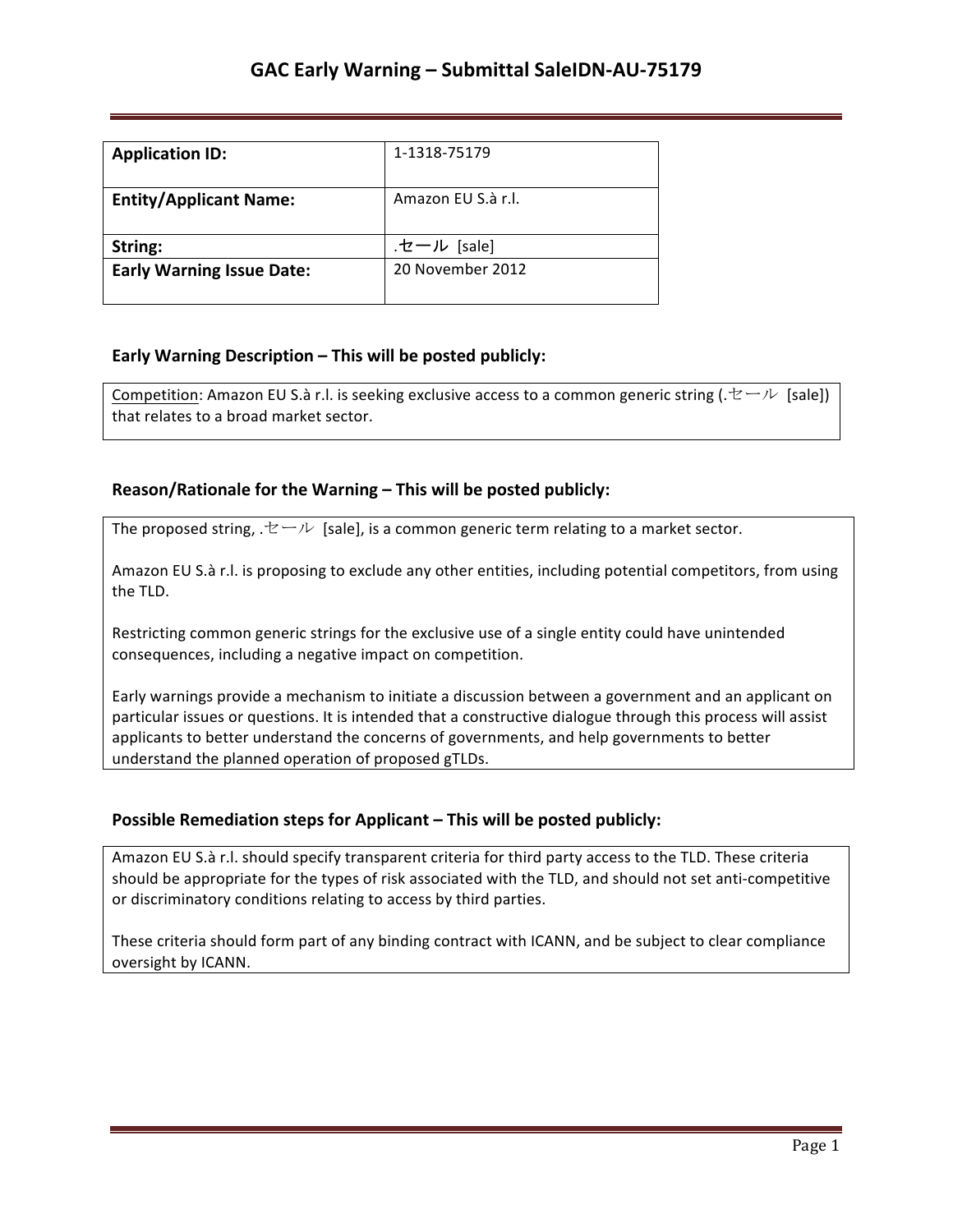## **Further Notes from GAC Member(s) (Optional) – This will be posted publicly:**

This Early Warning is from the Department of Broadband, Communications and the Digital Economy (DBCDE), on behalf of the Australian Government. In the first instance, communications and responses to this early warning should be emailed to gacearlywarning@gac.icann.org, with the text "Australian EW" and the application ID in the subject field.

# **INFORMATION FOR APPLICANTS**

## **About GAC Early Warning**

The GAC Early Warning is a notice only. It is not a formal objection, nor does it directly lead to a process that can result in rejection of the application. However, a GAC Early Warning should be taken seriously as it raises the likelihood that the application could be the subject of GAC Advice on New gTLDs or of a formal objection at a later stage in the process. Refer to section 1.1.2.4 of the Applicant Guidebook (http://newgtlds.icann.org/en/applicants/agb) for more information on GAC Early Warning.

## **Instructions if you receive the Early Warning**

**ICANN** strongly encourages you work with relevant parties as soon as possible to address the concerns voiced in the GAC Early Warning.

### **Asking questions about your GAC Early Warning**

If you have questions or need clarification about your GAC Early Warning, please contact gacearlywarning@gac.icann.org. As highlighted above, ICANN strongly encourages you to contact gacearlywarning@gac.icann.org as soon as practicable regarding the issues identified in the Early Warning. 

### **Continuing with your application**

If you choose to continue with the application, then the "Applicant's Response" section below should be completed. In this section, you should notify the GAC of intended actions, including the expected completion date. This completed form should then be sent to gacearlywarning@gac.icann.org. If your remediation steps involve submitting requests for changes to your application, see the change request process at http://newgtlds.icann.org/en/applicants/customer-service/change-requests.

In the absence of a response, ICANN will continue to process the application as submitted.

### **Withdrawing your application**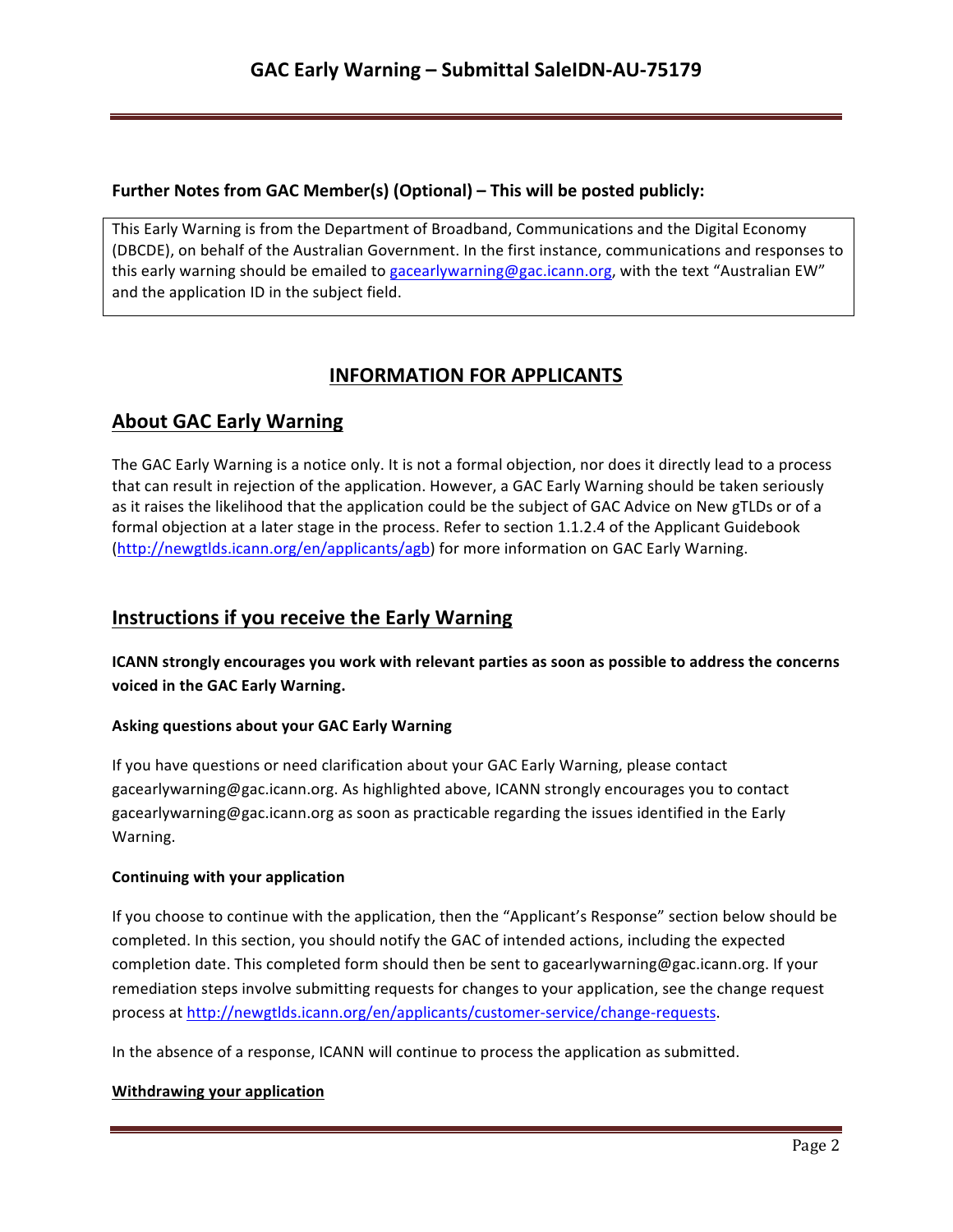# **GAC Early Warning – Submittal SaleIDN-AU-75179**

If you choose to withdraw your application within the 21-day window to be eligible for a refund of 80% of the evaluation fee (USD 148,000), please follow the withdrawal process published at http://newgtlds.icann.org/en/applicants/customer-service/withdrawal-refund. Note that an application can still be withdrawn after the 21-day time period; however, the available refund amount is reduced. See section 1.5 of the Applicant Guidebook.

For questions please contact: **gacearlywarning@gac.icann.org** 

### **Applicant Response:**